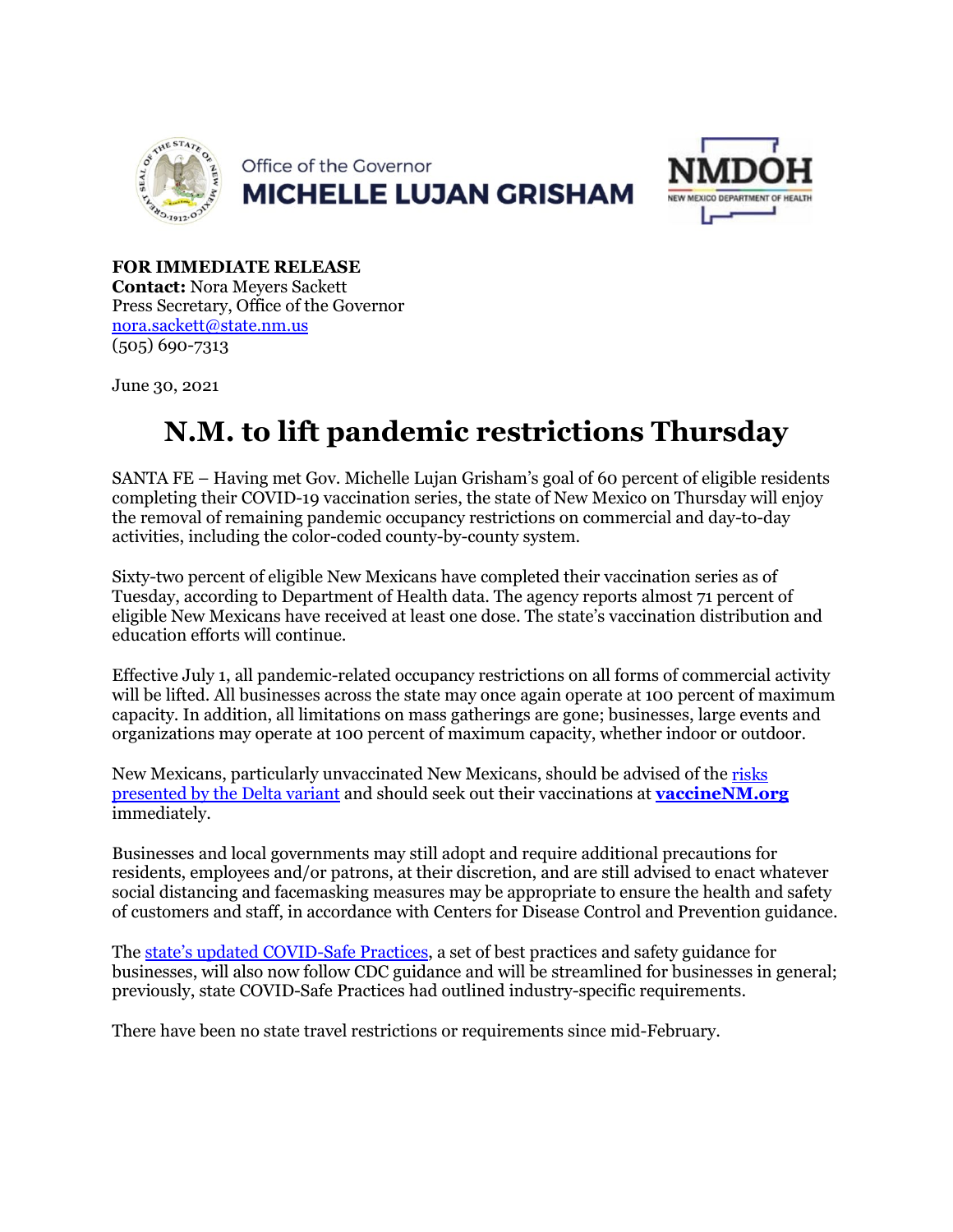Facemasks, in accordance with Centers for Disease Control and Prevention guidance, have not been required in New Mexico for individuals who have completed their vaccination series since [May 14.](https://www.governor.state.nm.us/2021/05/14/updated-public-health-order-in-effect-new-mexico-adopts-cdc-mask-guidance-for-fully-vaccinated-individuals/)

The state will continue to follow CDC guidance with respect to face-coverings: Masks will remain required for unvaccinated individuals; regardless of state guidance, businesses, workplaces and tribes may continue to require masks for employees, customers or visitors on the premises, regardless of vaccination status, at their discretion.

Most health care facilities will continue to require masking, screening for COVID-19 symptoms, limited numbers of visitors, limited visitation times and continued COVID-19 testing for hospitalized patients and those undergoing certain procedures. State health officials said health care facilities are safe, and stressed that individual health care should not be delayed for any reason.

The majority of counties in the state had been operating at the least-restrictive Turquoise Level for months.

"I am incredibly proud of New Mexico," said **Gov. Michelle Lujan Grisham**. "We stepped up. We looked out for one another. We sacrificed, and we saved lives. And now we're all ready for a safe and fun summer. Lord knows New Mexicans have earned it. Please, get your shot if you haven't already – don't risk these dangerous new variants that present incredible risk to unvaccinated and even young people. Go to vaccine NM org and help protect yourself and your family."

The state will continue to promote and administer COVID-19 vaccinations all across the state.

All New Mexicans age 12+ are eligible for the COVID-19 vaccine and are strongly encouraged to schedule their vaccine appointment today at [vaccineNM.org](http://vaccinenm.org/) or by calling 1-855-600-3453. Parents of New Mexicans age 12-15 are encouraged to register their child for the approved Pfizer vaccine a[t vaccineNM.org.](http://vaccinenm.org/)

The state's Vax 2 the Max Sweepstakes, including four more \$1 million drawings (for New Mexicans who have received at least one vaccine shot) and a \$5 million grand prize (for New Mexicans who have completed their vaccination series), continues; vaccinated New Mexicans who would like a chance to win must opt in to the sweepstakes at **[vax2themaxNM.org](https://vax2themaxnm.org/sweepstakes/)**.

The next \$1 million drawing is scheduled for Friday, July 2; vaccinated New Mexicans must opt in to the sweepstakes by 6 p.m. Thursday, July 1, to be eligible for the July 2 drawing.

The amended public health order, issued June 30 and effective July 1, is attached to this news release.

### ###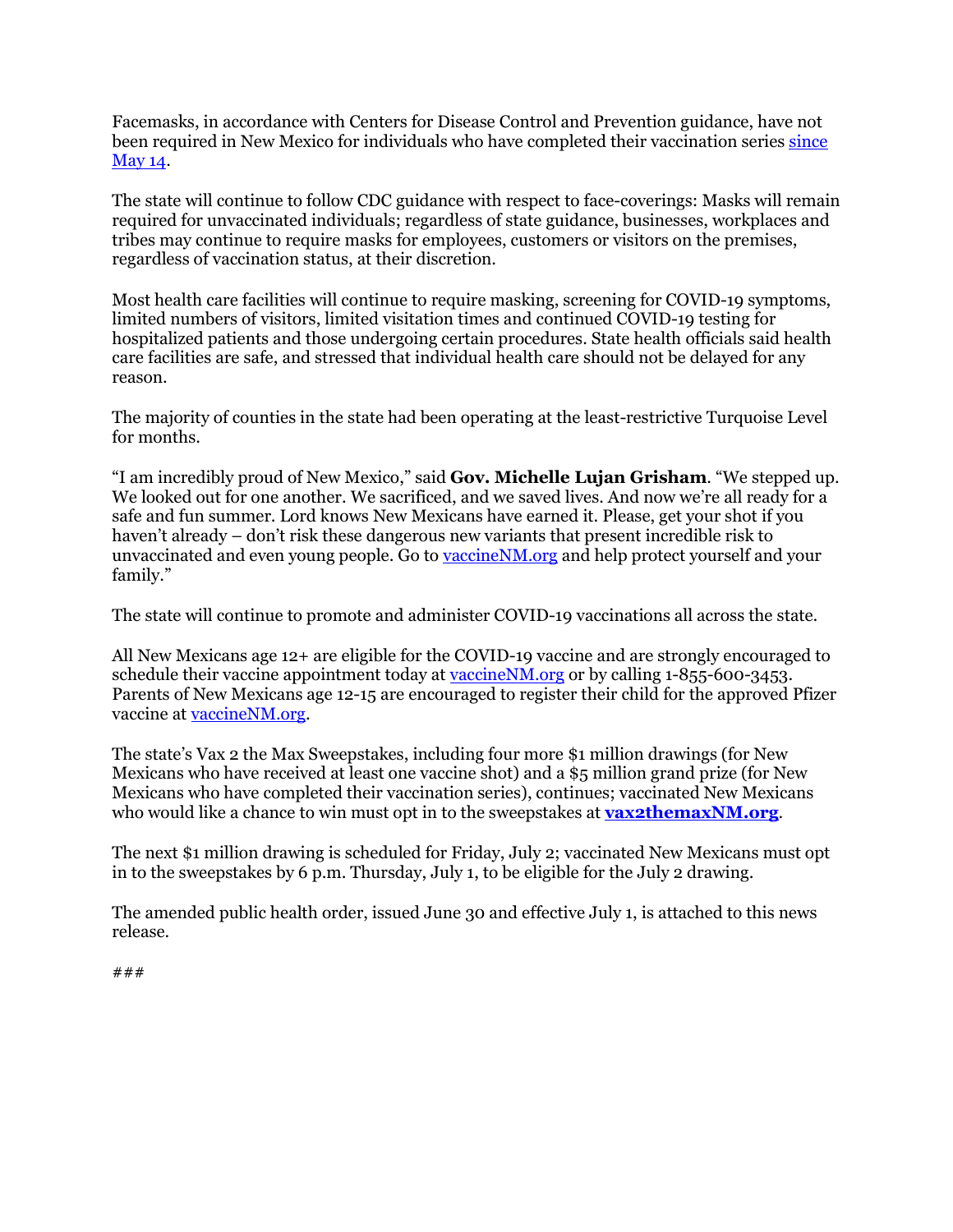MICHELLE LUJAN GRISHAM Governor

DR. TRACIE C. COLLINS, M.D. **Cabinet Secretary** 

# **PUBLIC HEALTH ORDER** NEW MEXICO DEPARTMENT OF HEALTH SECRETARY TRACIE C. COLLINS, M.D.

June 30, 2021

Public Health Emergency Order Clarifying that Current Guidance Documents, Advisories, and Emergency Public Health Orders Remain in Effect; and Amending Prior Public Health Emergency Orders to **Impose County-by-County Restrictions Due to COVID-19** 

# **PREFACE**

The purpose of this amended Public Health Emergency Order is to amend restrictions on mass gatherings and business operations, which were implemented in response to the spread of the Novel Coronavirus Disease 2019 ("COVID-19"). While vaccines are the most effective method to prevent the spread of COVID-19, social distancing and self isolation measures continue to be necessary to protect New Mexicans who are ineligible to receive a COVID-19 vaccine or who choose not to receive a vaccine. All New Mexicans should continue to adhere to social distancing protocols when required to protect our State as a whole. In accordance with these purposes, this Order and its exceptions should be narrowly construed to encourage New Mexicans continue social distancing measures.

It is hereby **ORDERED** that:

1. All current guidance documents and advisories issued by the Department of Health remain in effect.

 $\overline{2}$ . The following Public Health Emergency Orders remain in effect through the current Public Health Emergency and any subsequent renewals of that Public Health Emergency or until they are amended or rescinded:

- A. December 15, 2020 Amended Public Health Emergency Order Implementing Additional Contact Tracing Information Requirements for All Laboratories and Submitters Submitting Notifiable Condition COVID-19 Test Results to the New Mexico Epidemiology and Response Division;
- Β. January 8, 2021 Emergency Order Implementing Administration and Reporting Requirements for All COVID-19 Vaccine Providers;
- C. April 5, 2021 Amended Public Health Emergency Order Temporarily Limiting Long-Term Care Facilities Visitation Due to COVID-19; and



NEW MEXICO **Department of Health** Office of the Secretary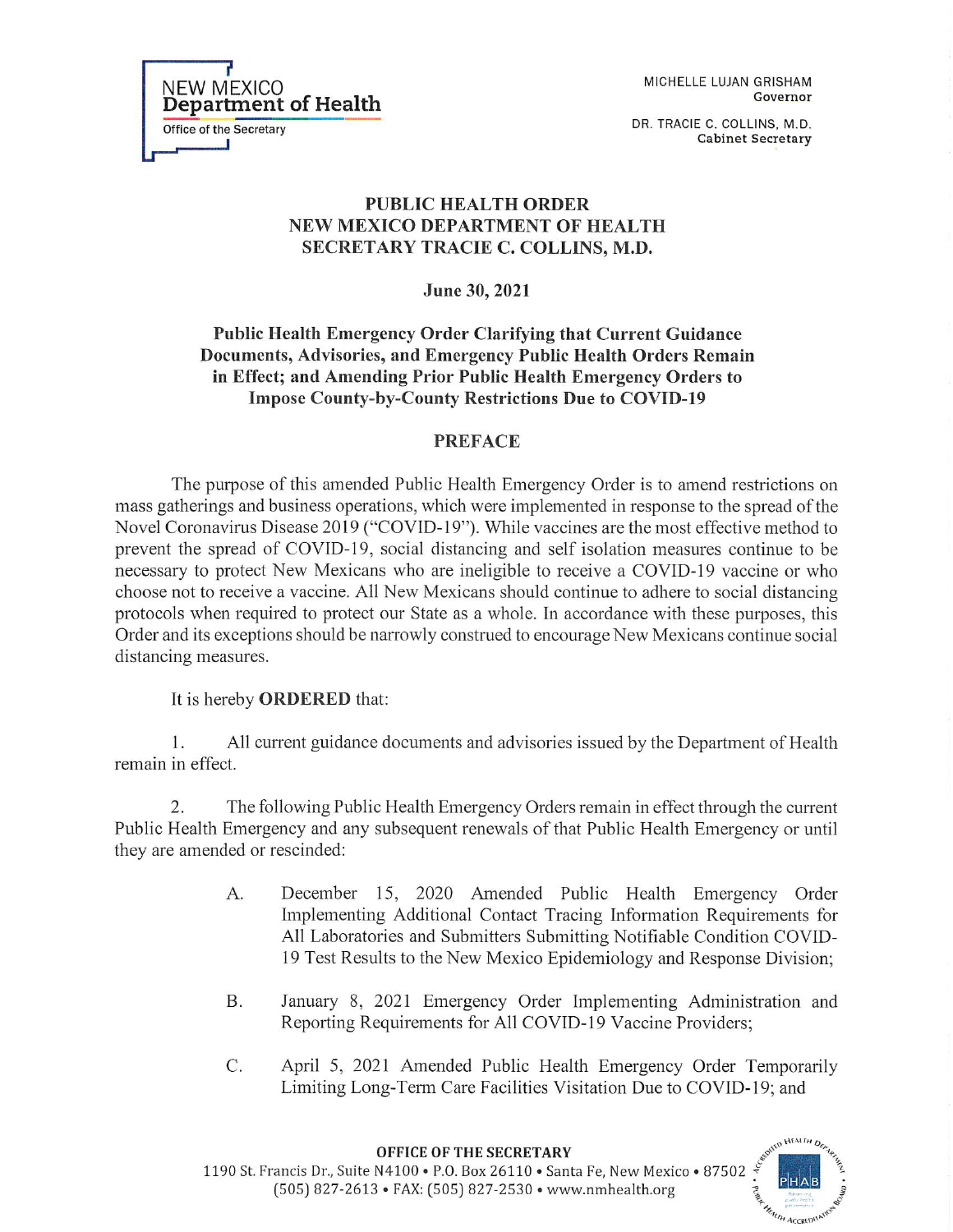February 26, 2021 Public Health Emergency Order Implementing D. Administration Requirements for All COVID-19 Vaccine Providers and Requiring Accurate Information be Provided by Individuals Registering to Receive the COVID-19 Vaccine.

3. The June 2, 2021 Public Health Emergency Order Clarifying that Current Guidance Documents, Advisories, and Emergency Public Health Orders Remain in Effect; and Amending Prior Public Health Emergency Orders to Impose County-by-County Restrictions Due to COVID-19 is hereby amended as follows:

#### **ORDER**

**WHEREAS**, on March 11, 2020, because of the spread of the novel Coronavirus Disease 2019 ("COVID-19"), Michelle Lujan Grisham, the Governor of the State of New Mexico, declared that a Public Health Emergency exists in New Mexico under the Public Health Emergency Response Act, and invoked her authority under the All Hazards Emergency Management Act;

WHEREAS, Governor Michelle Lujan Grisham has renewed the declaration of a Public Health Emergency through July 23, 2021;

**WHEREAS**, confirmed cases in the United States have risen to more than 33.3 million and confirmed COVID-19 infections in New Mexico have risen to over 205,000;

WHEREAS, COVID-19 is a deadly virus and has taken the lives of over 600,000 Americans and over 4,335 New Mexicans;

**WHEREAS**, the further spread of COVID-19 in the State of New Mexico poses a threat to the health, safety, wellbeing and property of the residents in the State due to, among other things, illness from COVID-19, illness-related absenteeism from employment (particularly among public safety and law enforcement personnel and persons engaged in activities and businesses critical to the economy and infrastructure of the State), potential displacement of persons, and closures of schools or other places of public gathering;

WHEREAS, vaccination, social distancing, and the consistent and proper use of face coverings in public spaces are the most effective ways New Mexicans can minimize the spread of COVID-19 and mitigate the potentially devastating impact of this pandemic in New Mexico; and

**WHEREAS**, the New Mexico Department of Health possesses legal authority pursuant to the Public Health Act, NMSA 1978, Sections 24-1-1 to -40, the Public Health Emergency Response Act, NMSA 1978, Sections 12-10A-1 to -19, the Department of Health Act, NMSA 1978, Sections 9-7-1 to -18, and inherent constitutional police powers of the New Mexico state government, to preserve and promote public health and safety, to adopt isolation and quarantine, and to close public places and forbid gatherings of people when deemed necessary by the Department for the protection of public health.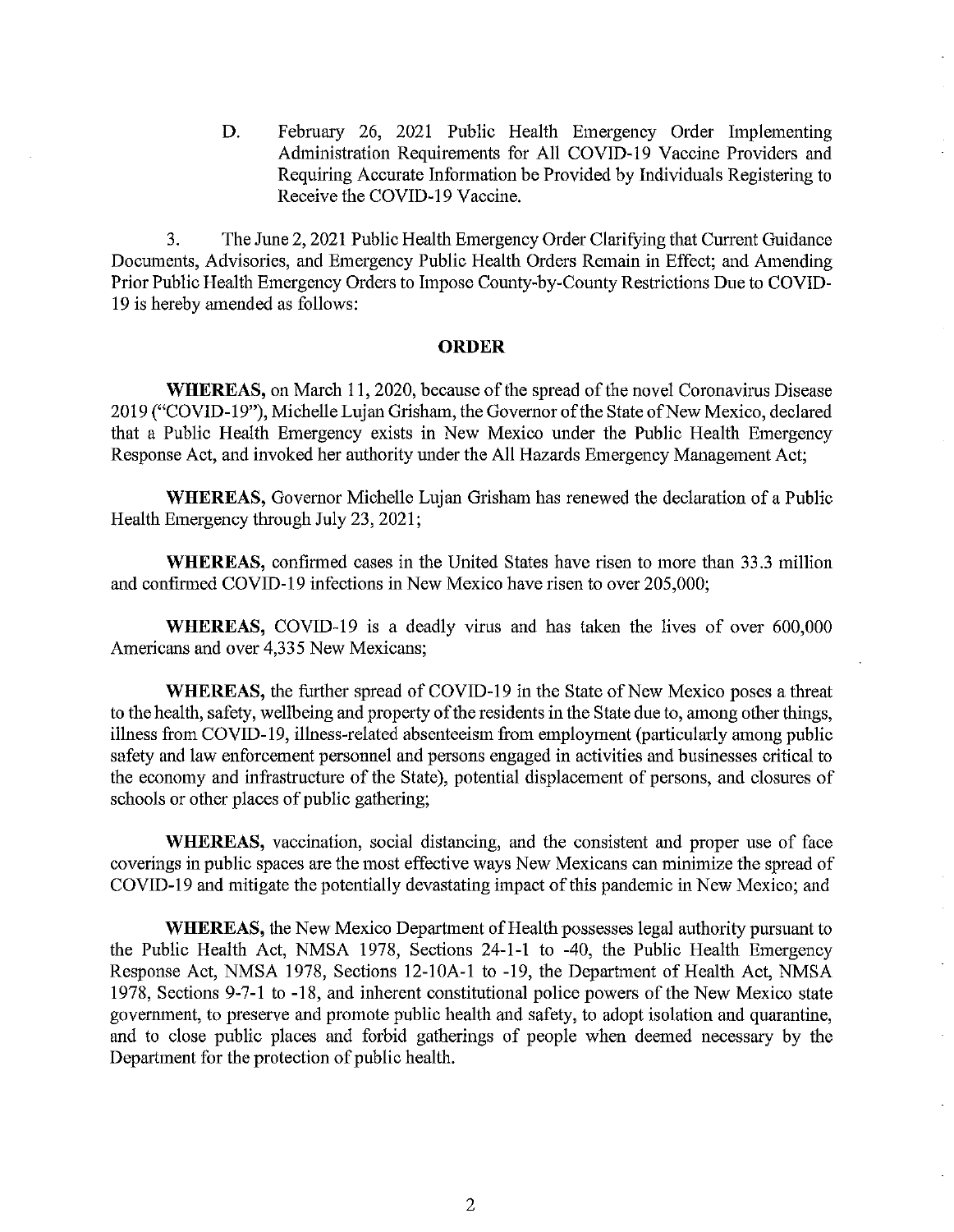**NOW, THEREFORE, I, Tracie C. Collins, M.D., Secretary of the New Mexico** Department of Health, in accordance with the authority vested in me by the Constitution and the Laws of the State of New Mexico, and as directed by the Governor pursuant to the full scope of her emergency powers under the All Hazard Emergency Management Act, do hereby declare the current outbreak of COVID-19 a condition of public health importance, as defined in NMSA 1978, Section 24-1-2(A) as an infection, a disease, a syndrome, a symptom, an injury or other threat that is identifiable on an individual or community level and can reasonably be expected to lead to adverse health effects in the community, and that poses an imminent threat of substantial harm to the population of New Mexico.

## **I HEREBY DIRECT AS FOLLOWS:**

Unless a healthcare provider instructs otherwise, all individuals shall wear a mask  $(1)$ or multilayer cloth face covering in public settings except when: eating or drinking; exercising outdoors alone or with members of the same household; attending a small, outdoor gathering of fully vaccinated individuals. Notwithstanding the foregoing, fully vaccinated individuals are not required to wear a mask unless otherwise recommended by the latest official guidance from the Centers for Disease Control and Prevention ("CDC"). Further, fully vaccinated individuals shall not be required to socially distance from other individuals unless otherwise recommended by the latest official guidance from the CDC, in which case they must follow that guidance. Businesses, establishments, houses of worship, and other non-profit entities shall also follow the latest official guidance from the CDC regarding mask-wearing and social distancing, provided that nothing in this Order shall be construed as prohibiting any entity from imposing more stringent requirements.

 $(2)$ Any business, establishment, or non-profit (other than those which are a healthcare operation, utility, or indigent care services) which members of the public regularly visit must report to the Department of Health when there is an occurrence of four (4) or more rapid responses within a fourteen (14) day period. For purposes of this directive, rapid responses will be counted on a rolling basis. Businesses, establishments, or non-profits with four or more rapid responses shall not be required to cease operations. However, the rapid responses must be reported to the Department of Health so that the public may be made aware of the positive cases.

All businesses, establishments, and non-profit entities must adhere to the pertinent  $(3)$ COVID-Safe Practices.

 $(4)$ Private educational institutions serving children and young adults from pre-Kindergarten through 12th Grade, including homeschools serving children who are not household members, shall adhere to the face covering and other COVID-Safe Practices requirements for inperson instruction contained in the New Mexico's Public Education Department's "Reentry Guidance" and "COVID-19 Response Toolkit for New Mexico's Public Schools," available at https://webnew.ped.state.nm.us/reentry-district-and-school-guidance/, and may operate up to maximum capacity. Private educational institutions shall follow the reporting, testing, and closure requirements set forth by the Public Education Department in the Reentry Guidance and COVID-19 Response Toolkit for New Mexico's Public Elementary Schools.